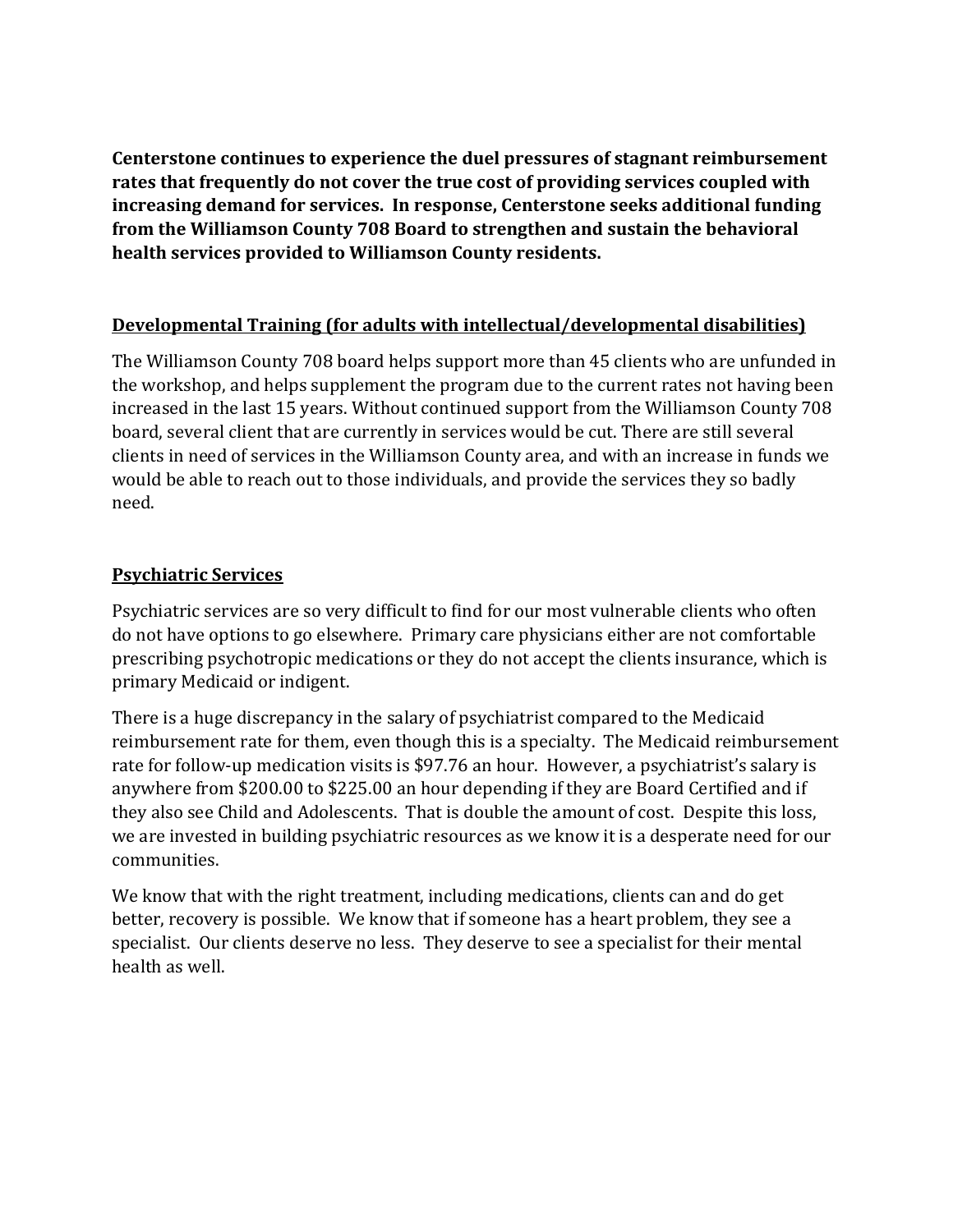# **Mental Health Outpatient**

This program provides individual, family, and group therapy to anyone experiencing a mental health issue. Counseling staff are trained on trauma-informed care and other evidenced-based practices. Services for children, youth and adults include treatment for:

- Depression
- Trauma
- Behavioral problems
- Anxiety or stress
- Grief and other life adjustment issues
- Anger management

There are still some services that are not covered by private insurance that our clients receive. Also, many clients have very high deductibles if they do have insurance. The 708 money helps to supplement this.

# **Although we have not finalized the first quarter, it appears there has been an increase of over 50% compared to last quarter for Williamson County clients with a mental health issue.**

# **Substance Abuse Services**

Centerstone continues to provide high quality substance abuse treatment services despite stagnant reimbursement rates. In order to respond to increasing demand for substance abuse services, Centerstone has responded with specialized group therapies designed to promote healthy living while also focusing on evidenced-based treatment. Services may be offered in individual and/or group counseling sessions. Additionally, we have counselors who specialize in working with individuals who are diagnosed with both substance abuse and mental health issues.

Specialized services include:

- DUI Services (evaluation, risk education and other services);
- Early Intervention for individuals at risk of developing life-impairing problems relating to substance abuse;
- Intensive Outpatient for individuals needing more significant levels of treatment.

Current groups offered to clients in Centerstone's Substance Abuse treatment program include:

• Balancing Emotions - A group that focuses on assisting participants with learning to manage their emotions in a healthy manner. This group offers participants a safe place in which they can examine and identify the emotions they experience, including anger, and obtain tools to promote emotional balance and enhance recovery.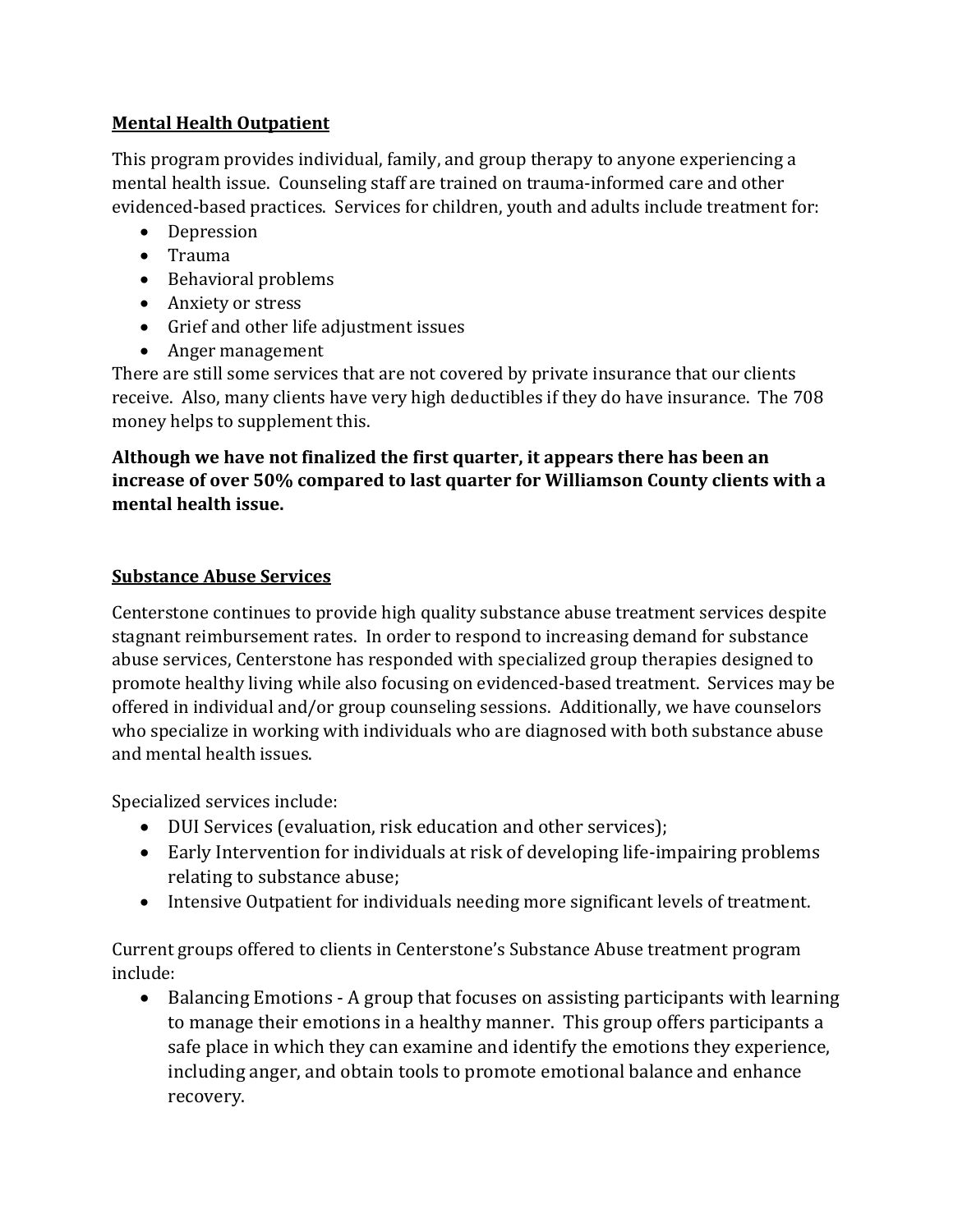- COPE This group is designed to help participants address issues that can be common in individuals with both substance abuse and mental health issues including intoxication and withdrawal, addiction and recovery, relapse prevention, achieving and maintaining emotional health and recovery, the importance of physical health in recovery, support systems and skill building.
- Healthy Relationships A group that offers participants a safe place to understand what a healthy relationship looks like and learn ways to build healthier relationships. Members learn to set and enforce healthy boundaries, skills related to assertiveness, communication skills, recognition of healthy and unhealthy relationship patterns, conflict resolution, problem solving and other skills to having healthy friendships, relationships, and family interactions in recovery.
- Thinking Through Recovery Cognitive Behavioral Therapy will be utilized to gain awareness of harmful or damaging thought processes and learning to manage those thoughts. Participants will likely learn to anticipate problems and enhance self-control by helping them develop effective coping strategies to reduce relapse, unwelcome thoughts, negative moods, and ineffective behavior. Specific techniques include exploring the positive and negative consequences of continued drug use, self-monitoring to recognize cravings early and identify situations that might put one at risk for use, and developing strategies for coping and avoiding those high-risk situations.
- Transitions The goals of this group are to prevent relapse, prevent recidivism, and challenge the participant to change. The group assists individuals to identify strategies to become aware of their pathways and cycles for criminal conduct and substance use/abuse/involvement.
- There are still some services that are not covered by private insurance that our clients receive. Also, many clients have very high deductibles if they do have insurance. The 708 money helps to supplement this.

**Although we haven't finalized our first quarter reports, it appears we have seen about 25% more Substance Abuse clients with a Williamson county address this quarter as compared to the same time last quarter. jean**

#### **Wellness and Recovery**

Wellness and Recovery, formerly called case management are services needed by our consumers, but many of these services are not covered by private insurance. These include budgeting, helping with appointments and learning socialization skills. If a consumer does not have Medicaid and needs case management services, they would have to pay out of pocket if 708 funds were not available.